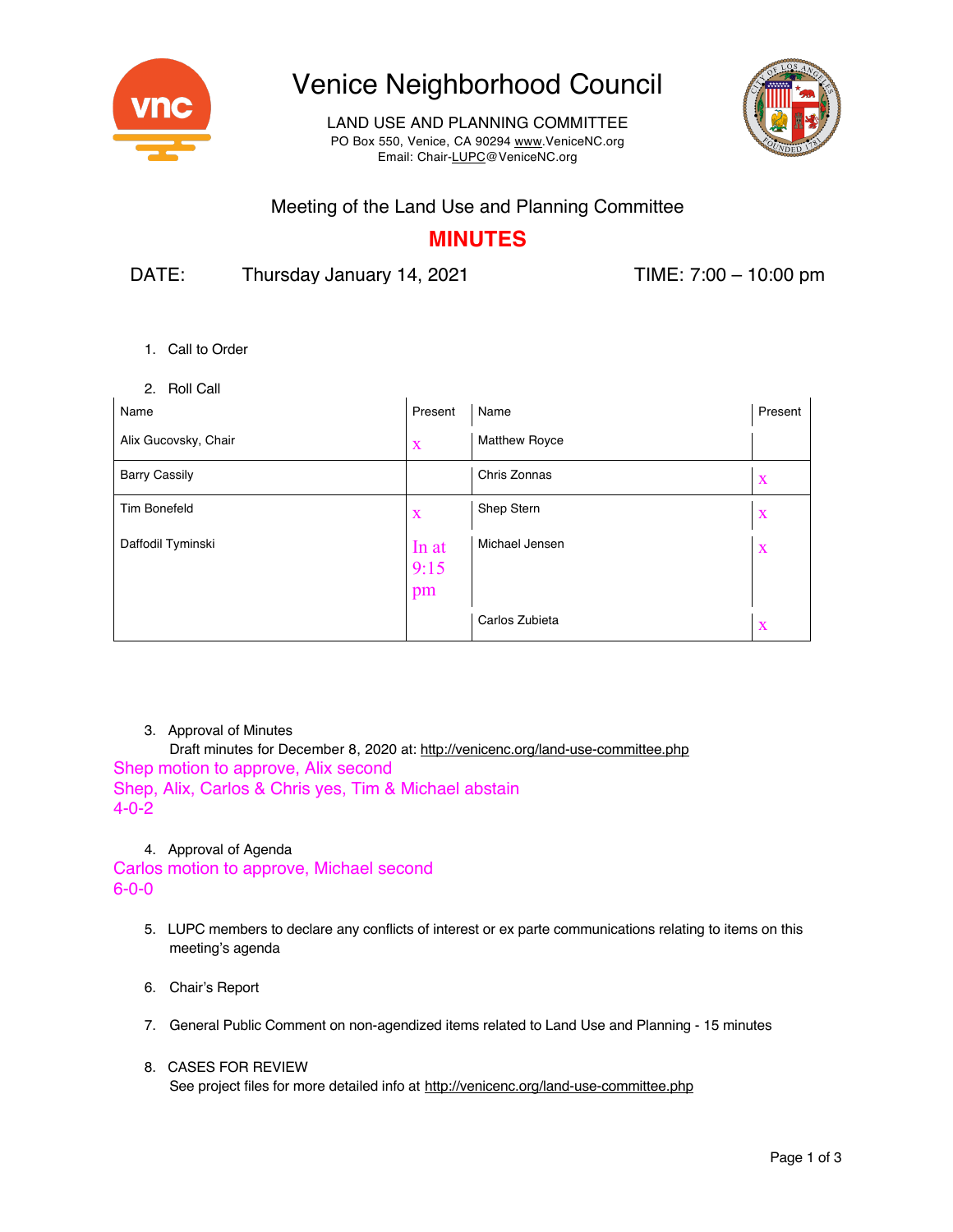# Venice Neighborhood Council

LAND USE AND PLANNING COMMITTEE

PO Box 550, Venice, CA 90294 www.VeniceNC.org Email: Chair-LUPC@VeniceNC.org

| A. | Case:         | VTT-82077-SL-HCA and ENV-2020-4774-CE    |
|----|---------------|------------------------------------------|
|    | City Hearing: | January 6, 2021                          |
|    | Address:      | 1801–1821 Penmar Ave and 1169 Palms Blyd |
|    | LUPC Staff:   | Shep Stern                               |

Applicant: 1169 Palms LLC, SHS Management Representative: Nick Leathers and Tony Russo, Crest Real Estate City Staff: Alexander Truong

Case Description: Vesting Tentative Tract Map for subdivision of existing Bungalow Court on one lot with 7 dwelling units and detached garage into an 8-lot small-lot subdivision with 7 residential bungalow court lots and one bungalow court lot for parking with a total of 7 parking spaces, on an approximately 11,107 square foot site in the [Q]RD1.5-1XL] zone; with a waiver of a 3-foot dedication along Palms Blvd and a 3-foot dedication along Penmar Ave.

Public comment and possible motion

### Alix motion to continue, Shep second Alix, Shep, Carlos & Chris yes, Tim & Michael abstain 4-0-2

| В.                                                                                                                                                                                                                                                                                                                      | Case:                                                                                               | DIR 2020-4146-CDP-MEL-PSH-SIPand ENV-2020-4148-CE                                                     |  |  |  |
|-------------------------------------------------------------------------------------------------------------------------------------------------------------------------------------------------------------------------------------------------------------------------------------------------------------------------|-----------------------------------------------------------------------------------------------------|-------------------------------------------------------------------------------------------------------|--|--|--|
|                                                                                                                                                                                                                                                                                                                         | City Hearing:                                                                                       | January 4, 2021                                                                                       |  |  |  |
|                                                                                                                                                                                                                                                                                                                         | Address:                                                                                            | 2213, 2215, 2217, 2217 1/4, 2217 1/2, and 2219 Marian Place; and 845-                                 |  |  |  |
|                                                                                                                                                                                                                                                                                                                         |                                                                                                     | 847 Venice Blvd                                                                                       |  |  |  |
|                                                                                                                                                                                                                                                                                                                         | LUPC Staff:                                                                                         | Shep Stern, Barry Cassily, Chris Zonnas                                                               |  |  |  |
|                                                                                                                                                                                                                                                                                                                         | Applicant:                                                                                          | Becky Dennison, Venice Community Housing Corporation                                                  |  |  |  |
|                                                                                                                                                                                                                                                                                                                         | Representative:                                                                                     | Allison Riley, Venice Community Housing Corporation                                                   |  |  |  |
|                                                                                                                                                                                                                                                                                                                         | City Staff:                                                                                         | Ira Brown                                                                                             |  |  |  |
|                                                                                                                                                                                                                                                                                                                         | Case Description:                                                                                   | Demolition of two detached garages, improvements and the conversion                                   |  |  |  |
|                                                                                                                                                                                                                                                                                                                         | of 7 existing single-family dwellings to 8 permanent supportive housing units, 1 manager's unit and |                                                                                                       |  |  |  |
|                                                                                                                                                                                                                                                                                                                         | 2,491 square feet of supportive services. The improvements consist of: the rehabilitation of 5      |                                                                                                       |  |  |  |
|                                                                                                                                                                                                                                                                                                                         |                                                                                                     | residential structures (2213-2219 Marian Place), a 1,970 square-foot addition to an existing 1-story, |  |  |  |
| 790 square-foot single-family dwelling (845 Venice Blvd) resulting in a 2,760 square-foot, 2-story,<br>2-unit structure with 1,380 square feet of supportive services; the rehabilitation of an existing 1,825<br>square-foot single-family dwelling (847 Venice Blvd) resulting in a 714 square-foot dwelling unit and |                                                                                                     |                                                                                                       |  |  |  |

1,111 square feet of supportive services; and the construction of a new, 770 square-foot detached Accessory Dwelling Unit (2213 Marian Place), with 2 parking spaces are onsite, in the R3-1 zone.

Public comment & possible motion

#### Shep motion to approve, Alix second Shep, Alix, Carlos, Chris & Michael yes, Tim abstains 5-0-1

C. Case: DIR-2020-4810-CDP-SPP-MEL and ENV-2020-4811-CE City Hearing: January 4, 2021 Address: 409 E Sherman Canal LUPC Staff: Carlos Zubieta Applicant: Catherine and Nolan Gallagher, Chen Gallagher LLC Representative: Austin Peters, Peters Architecture City Staff: Bindu Kannan